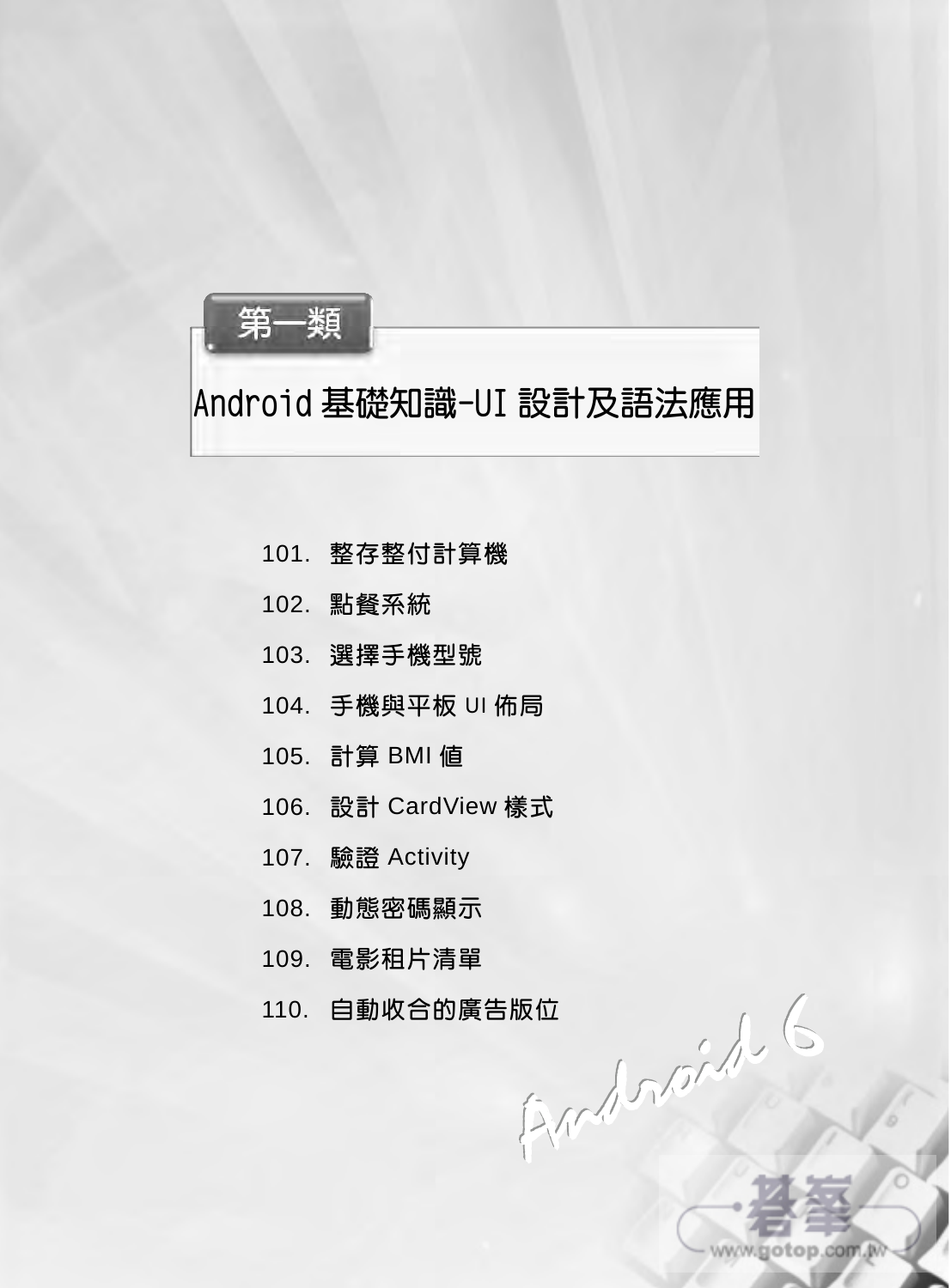

## 107. 驗證 Activity



- 2. 當使用 Intent 進行 Activity 的切換,可以利用 Intent + Bundle 進行參 數的傳遞;此外,若需要被呼叫的 Activity 回傳值行結果,則必須以 startActivityForResult(...) 來 取 代 startActivity(...) , 並 且 覆 寫 onActivityResult(…)來接收回傳的結果。
- 3. 被呼叫的 Activity 可以利用 setResult(…)來設定回傳資訊與執行結 果;並且可利用 finish()來結束 Activity 本身的執行以返回前一個 Activity。以下是兩種常見的設定回傳結果的方法:
	- (1) 設定回傳結果代碼、不帶資料:

### setResult(resultCode);

(2) 設定回傳結果代碼,並帶回傳資料(Intent + Bundle):

setResult(resultCode, intent);



【107. 驗證 Activity】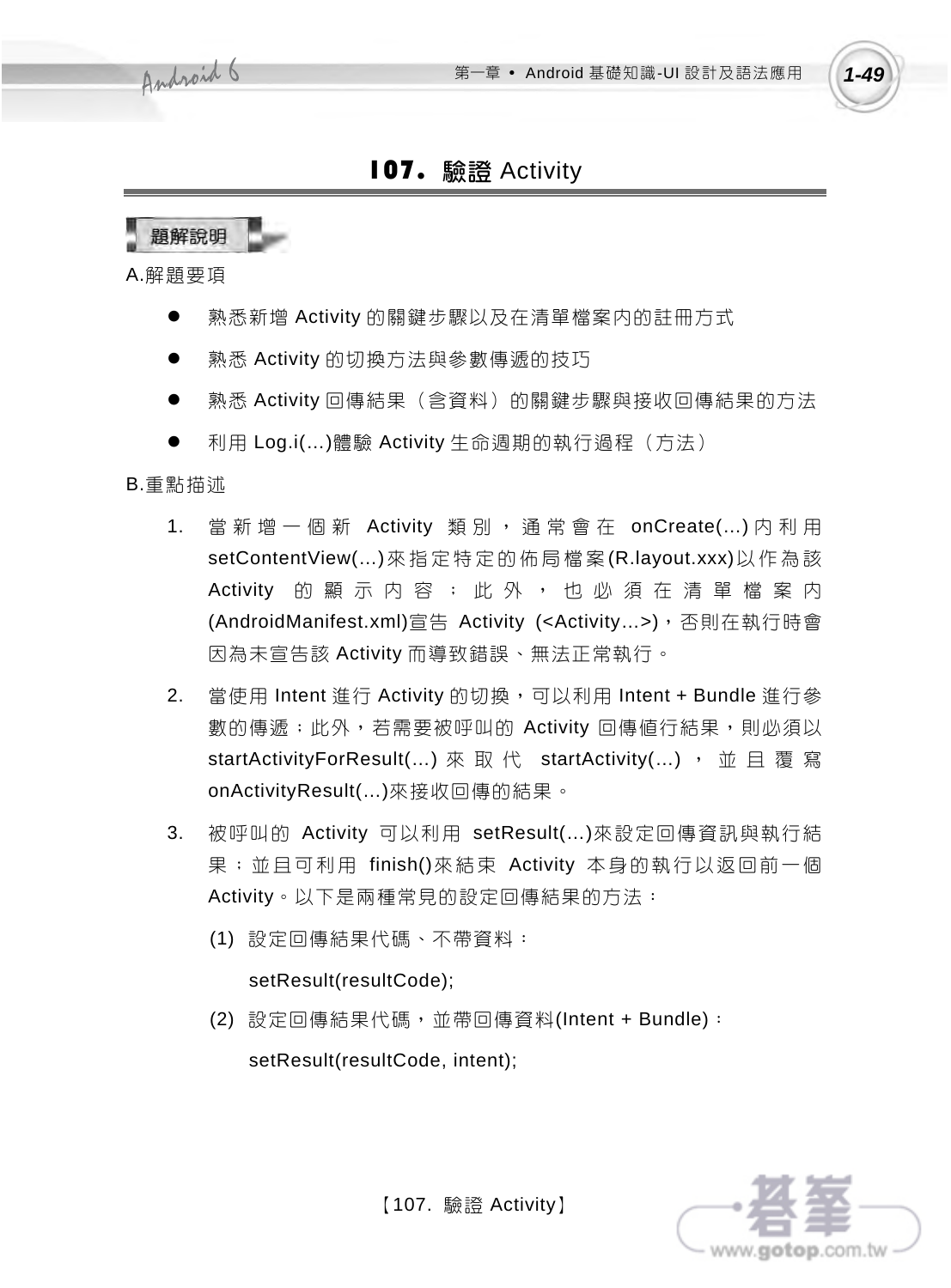

4. 熟悉 Activity 生命週期的各個過程(方法)是設計一個好的 Android App 必備的知識;在解題中, 必須嘗試覆寫 Activity 生命週期中的幾 個重要方法 (onCreate、onStart、onResume、onPause、onStop、 onRestart、onDestroy),並利用 Log.i(…)顯示對應資訊,以便觀察 Activity 生命週期的執行過程。

為方便讀者理解與說憶,請參考以下圖例中的關鍵指令,以便熟悉 Activity 的切換過程:



至於 Activity 生命週期的切換過程(狀態的改變與被呼叫的方法),請 參考下圖:



【107. 驗證 Activity】

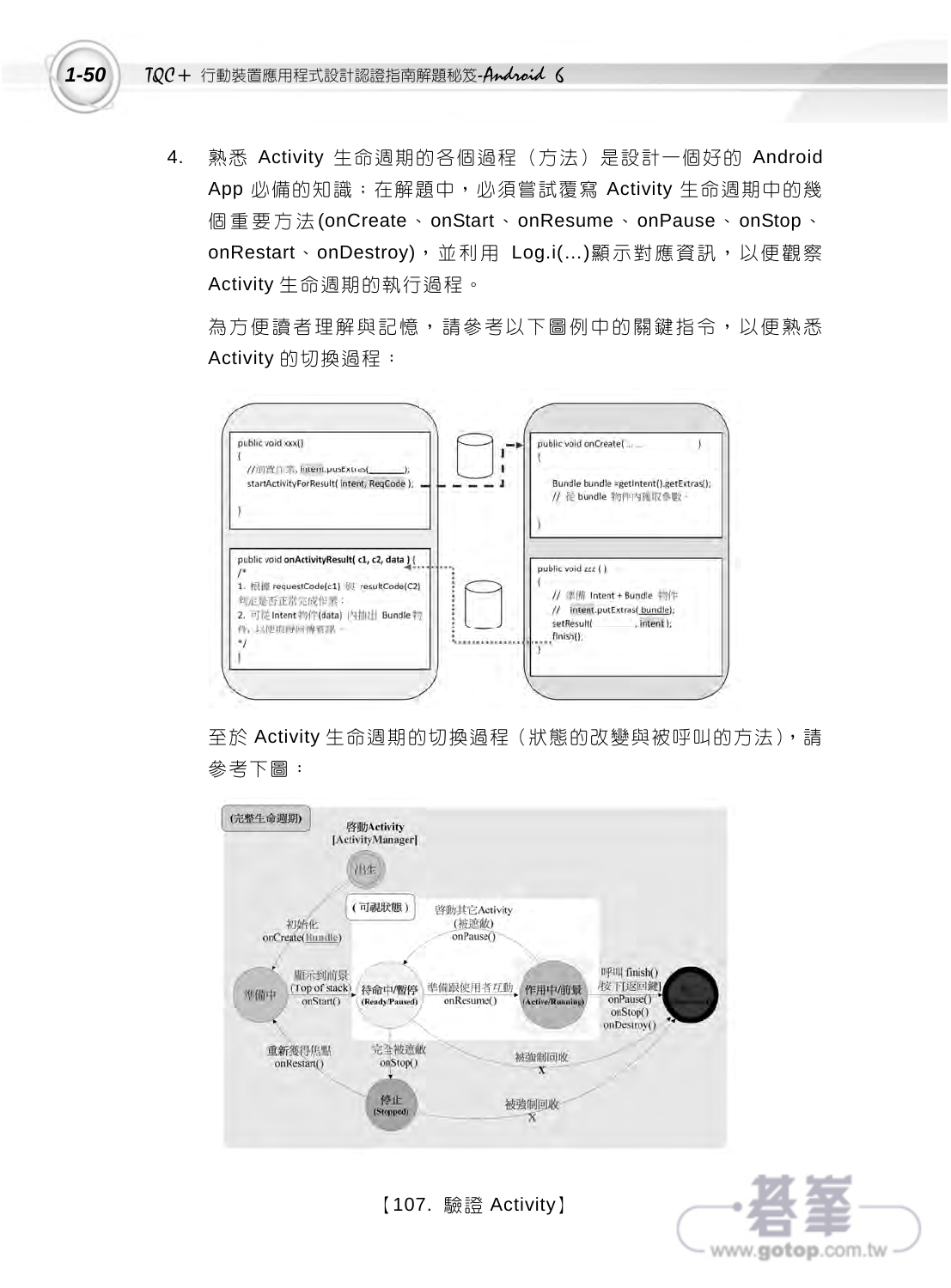5. 根據題意,此題已經設計好佈局檔(mylayout.xml),故只需新增一個 新類別(GDD01\_2),並讓該類別繼承 **Activity**:以滑鼠右鍵點擊專案 區的 Java 套件(com.tqc.gdd01),選擇選單「New > Java Class」,接 著輸入類別名稱(Name)為「GDD01\_2」,並在 Superclass 輸入 「android.app.Activity」;最後點擊「OK」按鈕即可完成。

| Create New Class |                              |                 |         |       |
|------------------|------------------------------|-----------------|---------|-------|
| Name:            | GDD01_2                      |                 |         |       |
| Kind:            | c Class                      |                 |         |       |
| Superclass:      | android.app. Activity        |                 |         |       |
| Interface(s):    |                              |                 |         |       |
| Package:         | com.tgc.gdd01                |                 |         |       |
| Visibility:      | Public                       | Package Private |         |       |
| Modifiers:       | None                         | C Abstract      | ) Einal |       |
|                  |                              |                 |         |       |
|                  | Show Select Overrides Dialog |                 |         |       |
|                  |                              |                 |         |       |
|                  |                              | OK -            | Cancel  | Help. |

然後覆寫 Activity 的 onCreate(...)方法,並且加入以下兩行關鍵指令:

super.onCreate(savedInstanceState);

setContentView( R.layout.mylayout);

其餘的事件處理與回傳結果的相關指令,請參考【程式實作】內容。

6. 再開啟 AndroidManifest.xml 清單檔案,在<Activity…></Activity>下 方加入新 Activity (GDD01\_2)的宣告:

<activity android:name=".GDD01\_2"> </activity>

- 7. 至於主要 Activity(GDD01) 如何利用 Intent 來啟動另一個 Activity(GDD01\_2), GDD01\_2 如何回傳結果給 GDD01, 其過程就如 前面步驟 2~4 所解說;詳細指令請參考【程式實作】内容的說明。
- 8. 開啓 Logcat,以便觀察相關訊息、確認程式正常無誤:
	- (1) 直接按下【Alt+6】→可開啓【Android Monitor】百籤,接著點選 右上方的下拉式選單,選擇「Edit Filter Configuration」:

【107. 驗證 Activity】

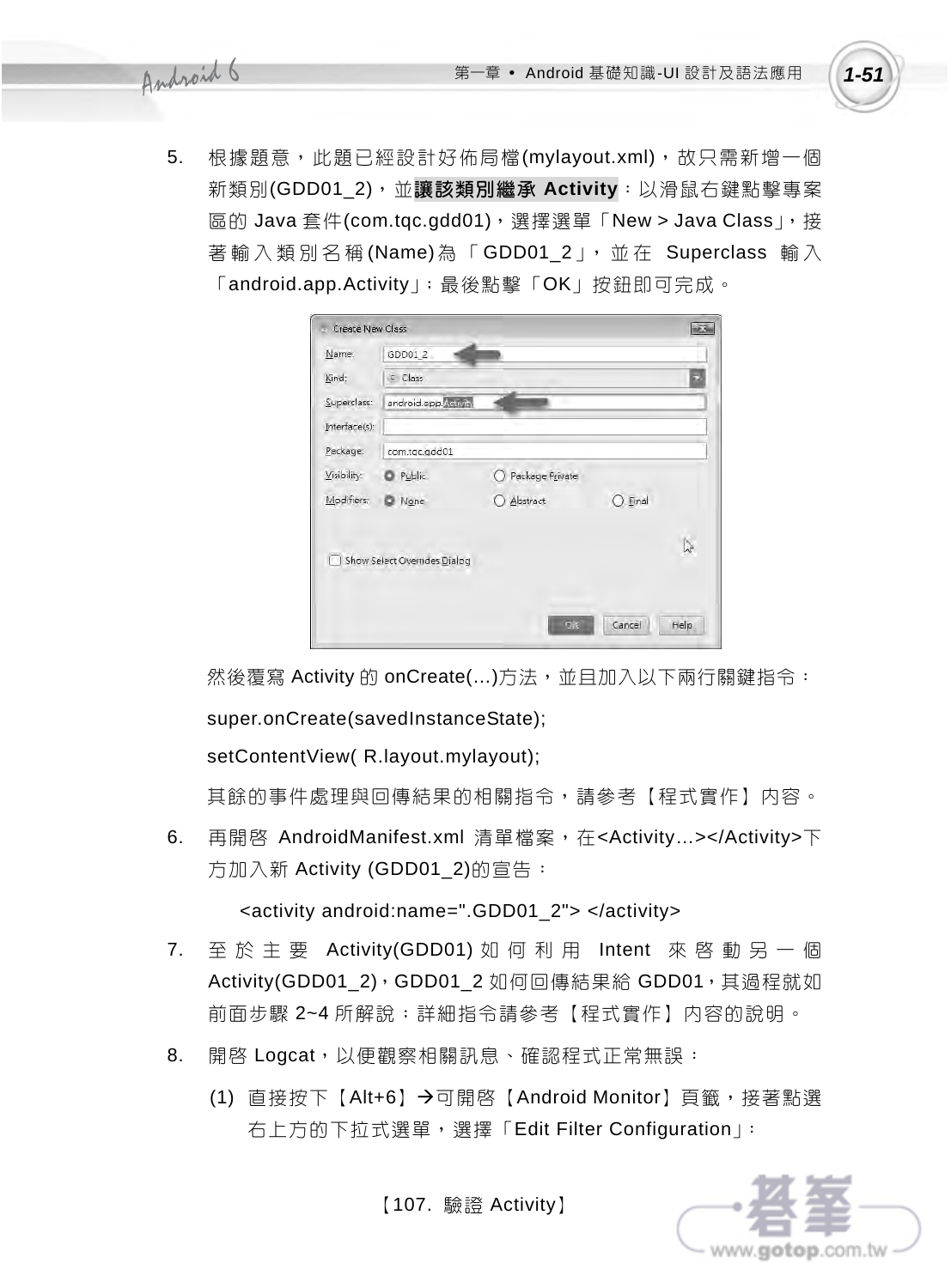

|                                           | III Emulator Nexus_4_API_23 Android 6.0, API 23 T                                                                                                                                                                                                                                                                                                                                                        |         |  | com.tgc.gdd01 (21379) |       |                                              |  |
|-------------------------------------------|----------------------------------------------------------------------------------------------------------------------------------------------------------------------------------------------------------------------------------------------------------------------------------------------------------------------------------------------------------------------------------------------------------|---------|--|-----------------------|-------|----------------------------------------------|--|
| Î6                                        | Ilia logcat Monitors **                                                                                                                                                                                                                                                                                                                                                                                  | Verbose |  |                       | Regex | com.tgc.gda01                                |  |
| 而<br>ë<br>ø<br>7<br>中国中<br>$\overline{r}$ | 07-30 05:35:32.814 21379-21379/com.tgc.gdd01 I/Android Log: onCreat<br>07-30 05:35:32.820 21379-21379/com.tgc.gdd01 I/Android Log: onStart Edit Filter Configuration<br>07-30 05:35:32.820 21379-21379/com.tgc.gdd01 I/Android Log: onResum comtgegda01<br>07-30 05:35:47.137 21379-21379/com.tgc.gdd01 I/Android Log: onPause()<br>07-30 05:35:47.651 21379-21379/com.tgc.gdd01 I/Android Log: onStop() |         |  |                       |       | Show only selected application<br>No Filters |  |

(2) 然後新增過濾條件(Logcat Filter):Filter Name 輸入「com.tqc.gda01」, Log Tag 則輸入「Android\_Log」,最後點選「OK」按鈕即可完成 設定。

| <b>2</b> Create New Logcat Filter |               |                                              |
|-----------------------------------|---------------|----------------------------------------------|
|                                   | Filter Name:  | com.tqc.gda01                                |
| com.tqc.gda01                     |               | Specify one or several filtering parameters: |
|                                   | Log Tag:      | Q-Android_Log<br>Regex                       |
|                                   | Log Message:  | Regex<br>Q۰                                  |
|                                   | Package Name: | Regex<br>Q۰                                  |
|                                   | PID:          |                                              |
|                                   | Log Level:    | Verbose                                      |
|                                   |               | <b>OK</b><br>Cancel                          |

(3) 執行所有過程後,從 Logcat 可觀察到的相關訊息如下圖所示:

|                                      | <b>IM Emulator Nexus_4_API_23</b> Android 6.0 API 23 |         | com.tgc.gdd01 (21579) |                                                                                                                                                                                                                                                                                                                                                                                                                                                                                                                                                                                                                                                                                                                                                                                                                                      |       |               |  |
|--------------------------------------|------------------------------------------------------|---------|-----------------------|--------------------------------------------------------------------------------------------------------------------------------------------------------------------------------------------------------------------------------------------------------------------------------------------------------------------------------------------------------------------------------------------------------------------------------------------------------------------------------------------------------------------------------------------------------------------------------------------------------------------------------------------------------------------------------------------------------------------------------------------------------------------------------------------------------------------------------------|-------|---------------|--|
|                                      | IF& logcat Monitors +*                               | Verbose | Q÷                    |                                                                                                                                                                                                                                                                                                                                                                                                                                                                                                                                                                                                                                                                                                                                                                                                                                      | Regex | com.tgc.gda01 |  |
| 霝<br>巨品<br>Cm<br>谥<br>$\overline{z}$ |                                                      |         |                       | 07-30 05:35:32.814 21379-21379/com.tgc.gdd01 I/Android Log: onCreate()<br>07-30 05:35:32.820 21379-21379/com.tgc.gdd01 I/Android Log: onStari()<br>07-30 05:35:32.820 21379-21379/com.tgc.gdd01 I/Android Log: onResume()<br>07-30 05:35:47.137 21379-21379/com.tgc.gdd01 I/Android Log: onPause()<br>07-30 05:35:47.651 21379-21379/com.tgc.gdd01 I/Android Log: onStop()<br>07-30 06:45:56.629 21379-21379/com.tqc.gdd01 I/Android Log: onRestart()<br>07-30 06:45:56.668 21379-21379/com.tgc.gdd01 I/Android Log: onStart()<br>07-30 06:45:56.669 21379-21379/com.tqc.gdd01 I/Android Log: onResume()<br>07-30 06:46:12.046 21379-21379/com.tgc.gdd01 I/Android Log: onPause()<br>07-30 06:46:12.141 21379-21379/com.tgc.gdd01 I/Android Log: onStop()<br>07-30 06:46:12.141 21379-21379/com.tgc.gdd01 I/Android Log: onDestroy() |       |               |  |

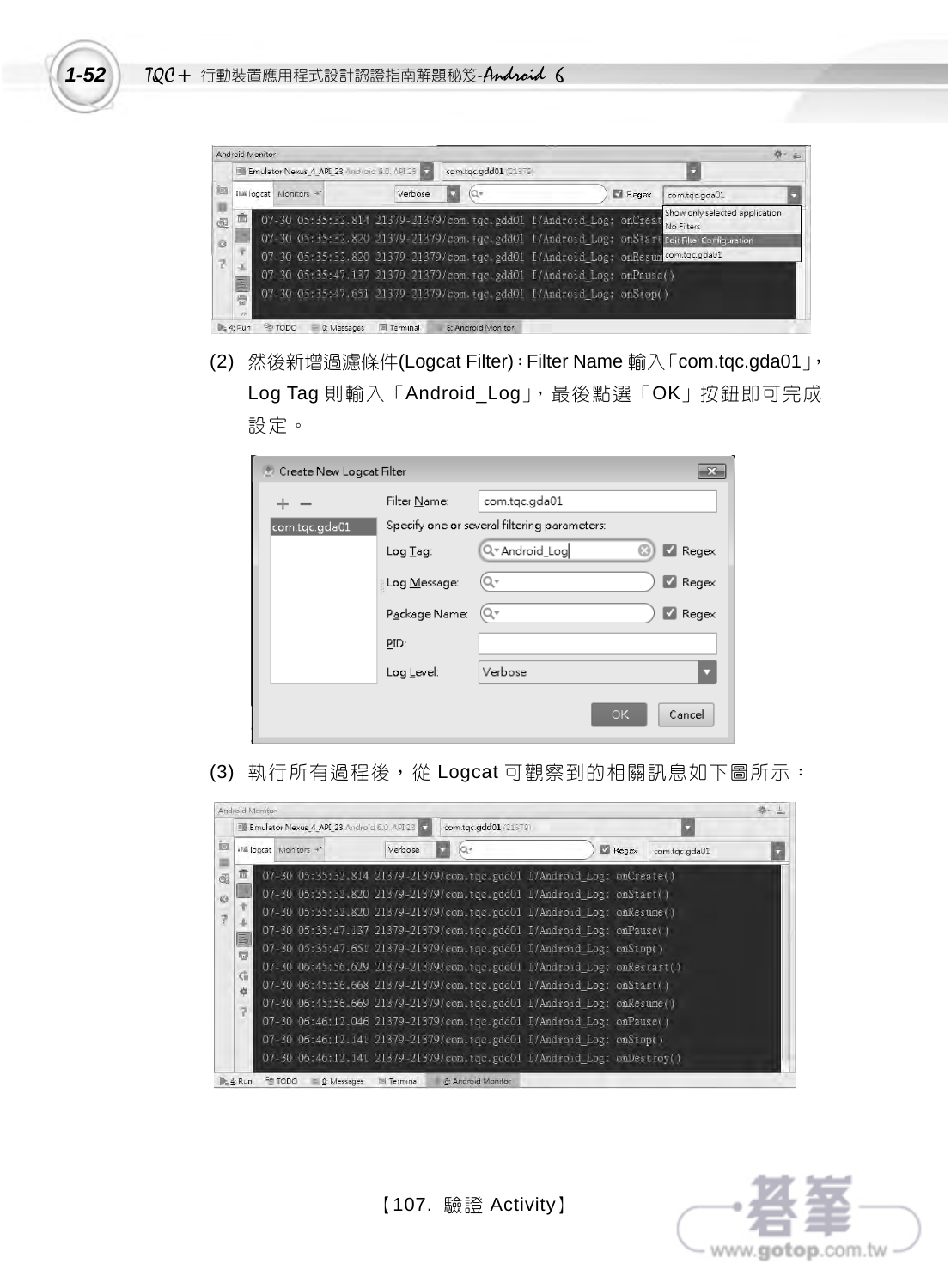

- 201. 公尺與英呎轉換
- 202. 匯率換算
- 203. 猜數字遊戲
- 204. 解析 XML 資料格式
- 205. 我是誰?
- 206. 資料庫讀取
- 207. 姓名清單
- 208. 簡單記事
- 209. 檔案下載管理員
- 210. 臺北捷運列車到站站名

www.gotop.com.M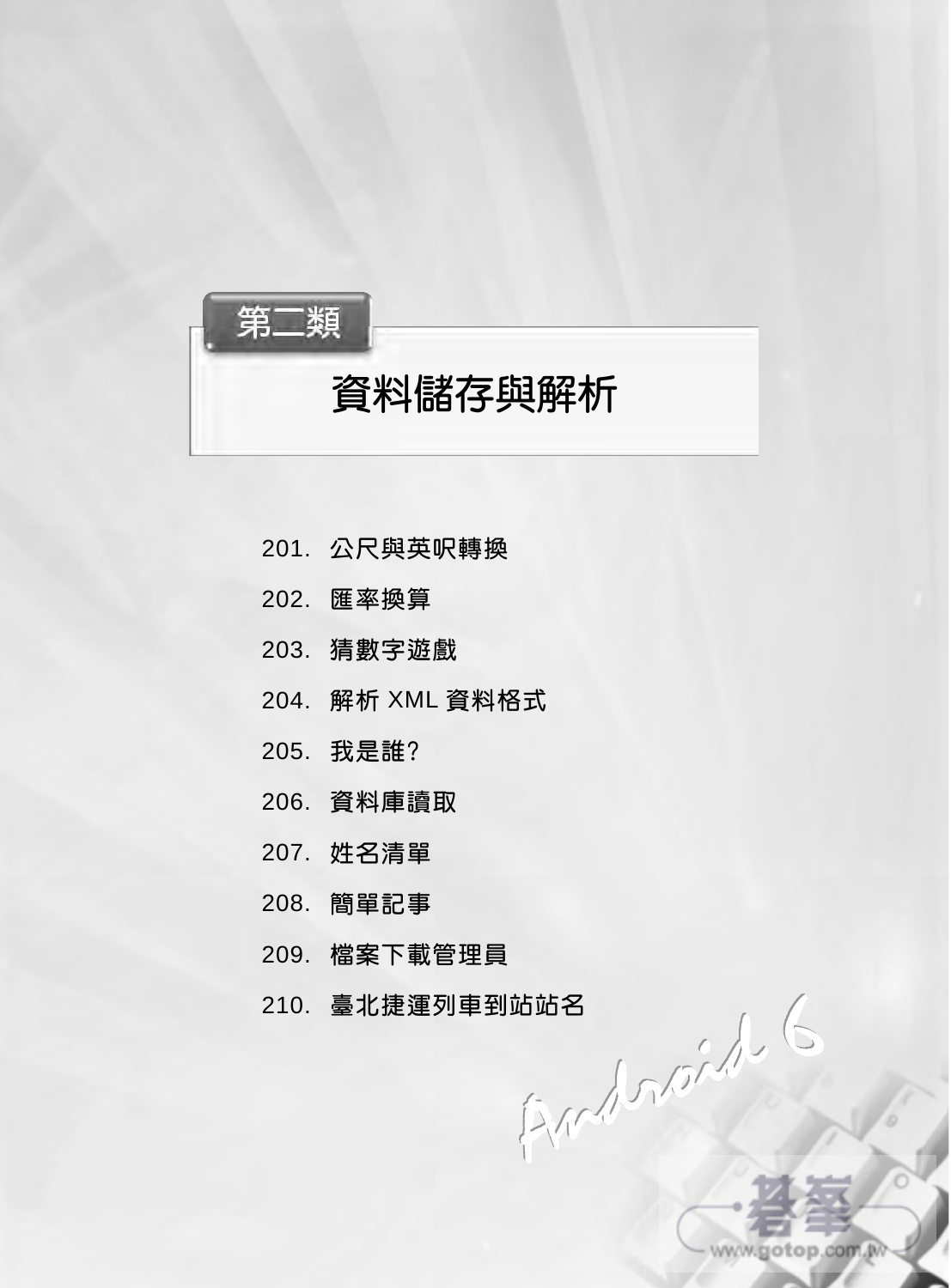### 202. 匯率換算

題解說明

A.解題要項

*2-10* 

- 能利用 LinearLayout 與基本元件完成畫面設計
- 能利用 InputType 限制 EditText 的資料輸入類型
- 熟悉按鈕的事件註冊與處理機制
- 能利用 SharedPreferences 讀取與記錄資料

#### B.重點描述

此題的解題關鍵利用 SharedPreferences 進行簡易資料 (匯率) 的儲存與 讀取;使用上與 Bundle 物件的方式很類似,都是利用 key 與 value 的對應關 係,以下是使用 SharedPreferences 的關鍵步驟:

1. 先取得 SharedPreferences 控制物件:

SharedPreferences sp = Activity.getSharedPreferences("abc");

2. 資料讀取:通常會在適當的時機,針對不同資料型態、利用不同的方 法來讀取資料。

**String** value = sp.get**String**("key", "default");

**int** level = sp.get**Int**("level", 0);

3. 資料儲存:通常會在適當的時機,針對不同資料型態、利用不同的方 法來儲存資料。

SharedPreferences.Editor sped = sp.getEdit(); // 取得編輯物件

sped.put**String**("key", "newValue");

sped.put**Integer**("level", 1);

// 儲存資料最後一定要呼叫 commit(),才算完成寫入的動作

sped.commit();

www.gotop.com.tv

【202. 匯率換算】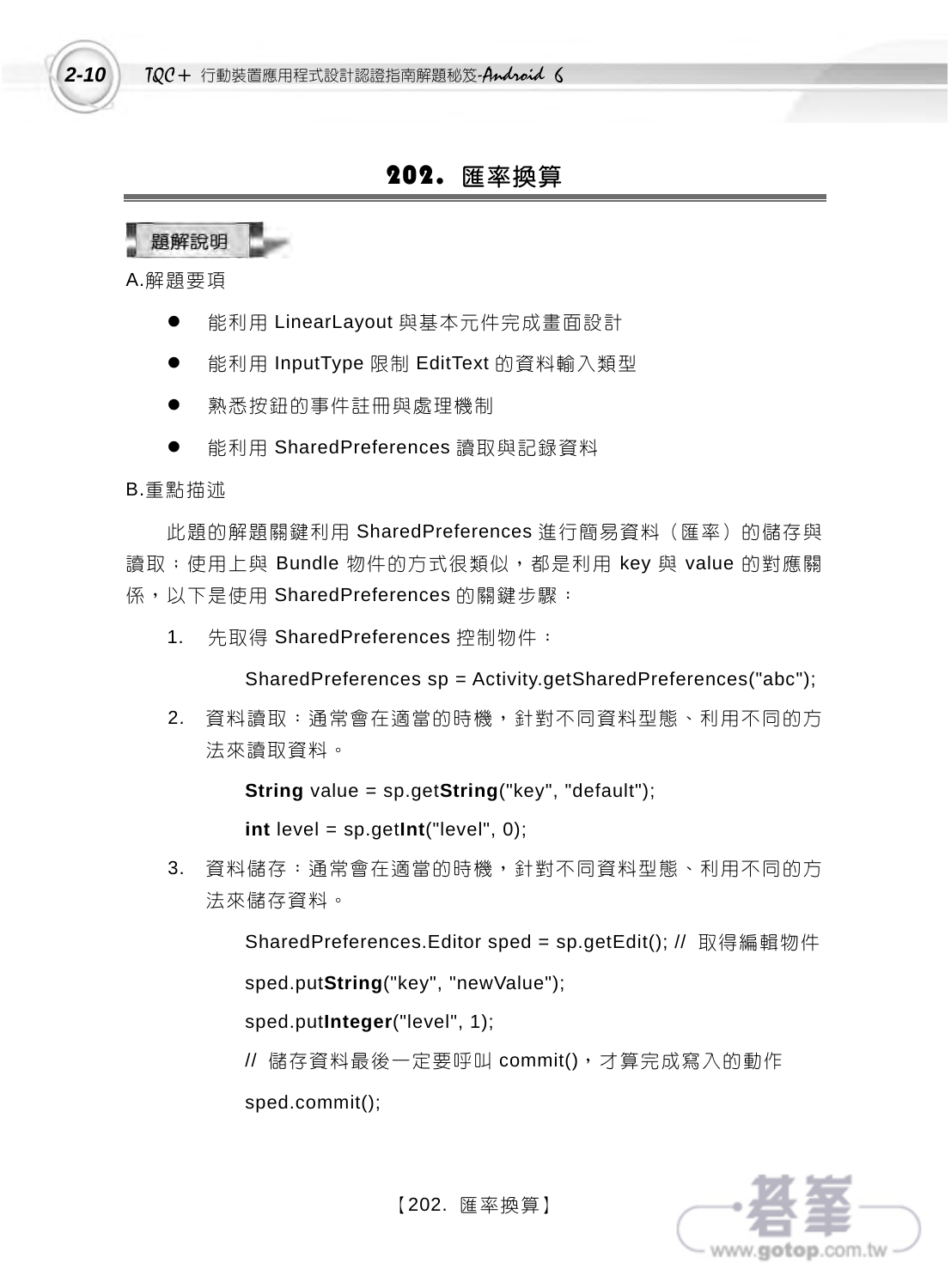- **The Note** 利用 SharedPreferences 進行簡易資料處理是常用的技巧之 一, Android 是以 XML 的方式來記錄與讀取基本資料; 以上面 的例子而言,就會在該 App 的私有路徑內找到(生成)XML 檔案: /data/data/<套件名稱>/shared\_prefs/**abc.xml** 開發人員可以利用 DDMS 內的檔案總管進行該檔案的檢視與 確認;通常模擬器可以直接查看該路徑,但是,一般手機/平板 則必須有 root 權限方可查看。
- 4. 根據題意,畫面中所需的字串常數已經被定義在/res/values/strings.xml 資源檔案内;建議先開啓該檔案進行觀察名稱與對應字串内容: exchangerate、ntd、calc\_btn、usd\_result。
- 5. 接著,開啓/res/layout/main.xml 進行畫面設計;畫面中所顯示的文字 均須參考事前定義的字串常數;此外,兩個 EditText 必須設定 InputType 為 numberDecimal, 以限制只能輸入數值資料 (含小數); 按鈕下方須有一個 TextView 用以顯示轉換後的匯率結果。

| 原名稱(id)                   | 新名稱(id)    | 其他                   |
|---------------------------|------------|----------------------|
| editText(「匯率」下方)          | etRate     | 限制輸入浮點數              |
| editText2(「台幣」下方)         | etNTD      | 限制輸入浮點數              |
| button(「計算 台幣兌換美金」<br>按鈕) | btnCompute | 寬度設為<br>match_parent |
| textView3(按鈕下方)           | tyResult   |                      |

6. 關鍵元件 id 須設定為有意義的名稱,以下是建議修改的元件屬性值:

- 7. 接著開啟主程式 GDD02.java,觀察後發現程式內已經宣告了三個成 員變數(calcbutton、fieldExchangeRate、fieldNTD);接著,請依序完 成以下步驟:
	- (1) 綁定畫面中的關鍵元件: calcbutton(btnCompute)、fieldExchangeRate(etRate)、 fieldNTD(etNTD)。



【202. 匯率換算】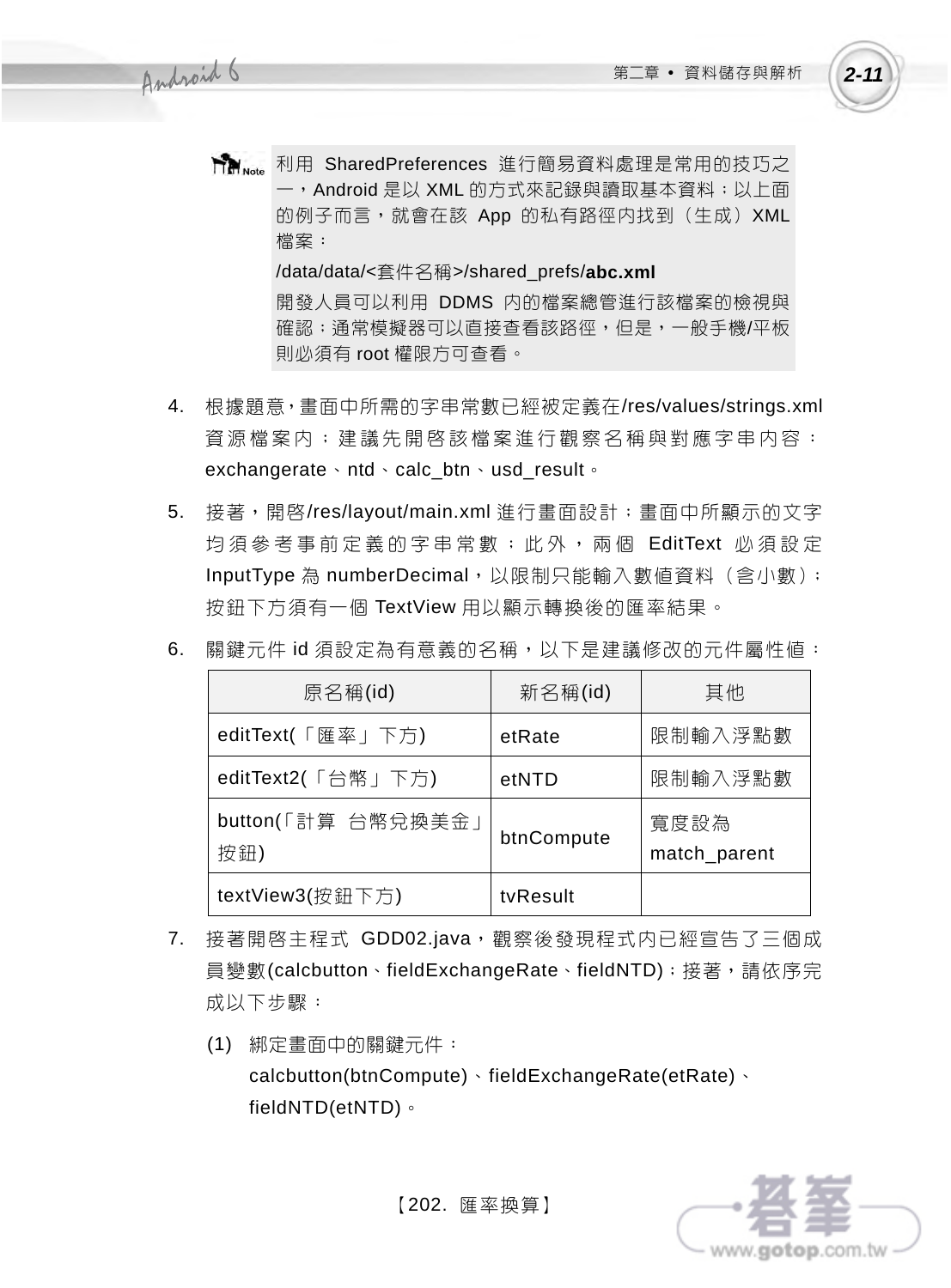

- (2) 利用匿名內部類別實作 OnClickListener 介面以進行按鈕的事件註冊 處理;然後,覆寫抽象方法 onClick(View v)。
- (3) 在 onClick(…)方法內部讀取使用者輸入的匯率與台幣資料,根據按 鈕的不同,進行不同的公式計算,並在 TextView 顯示具兩位小數的 運算結果。此題需要利用 Double.parseDouble("12.3")方法進行字串 內的浮點數資料的解析。
- 8. 最後,處理匯率資料的儲存與顯示。
- 9. 匯率資料的儲存:觀察 GDD02 内的 onPause(...)方法,發覺該方法内 部已經利用 SharedPreferences 完成匯率資料的儲存動作, 故無需再 加入任何程式碼;因為,當程式被關閉之前,一定會執行 onPause() 方法。
- 10. 顯示前一次儲存的匯率資料:只需在程式初始化方法 onCreate(…)內 部利用指令讀取前一次 SharedPreferences 所儲存的匯率資料,並顯 示到對應的輸入元件內(EditText: etRate)即可。

|                 | 程式實作                                                        |
|-----------------|-------------------------------------------------------------|
|                 | res/layout/main.xml                                         |
| 1               | xml version="1.0" encoding="utf-8"?                         |
| 2               | <linearlayout< td=""></linearlayout<>                       |
| 3               | xmlns:android="http://schemas.android.com/apk/res/android"  |
| 4               | android:layout_width="fill_parent"                          |
| 5               | android:layout_height="fill_parent"                         |
| 6               | android:orientation="vertical">                             |
| $\overline{7}$  |                                                             |
| 8               | <textview< th=""></textview<>                               |
| 9               | android:layout_width="wrap_content"                         |
| 10              | android:layout_height="wrap_content"                        |
| 11              | android:textAppearance="?android:attr/textAppearanceMedium" |
| 12 <sup>2</sup> | android:text="@string/exchangerate"                         |
| 13              | android: $id = "@+id/textView"$ />                          |
| 14              |                                                             |
| 15              | <edittext< th=""></edittext<>                               |
| 16              | android:layout_width="match_parent"                         |

【202. 匯率換算】

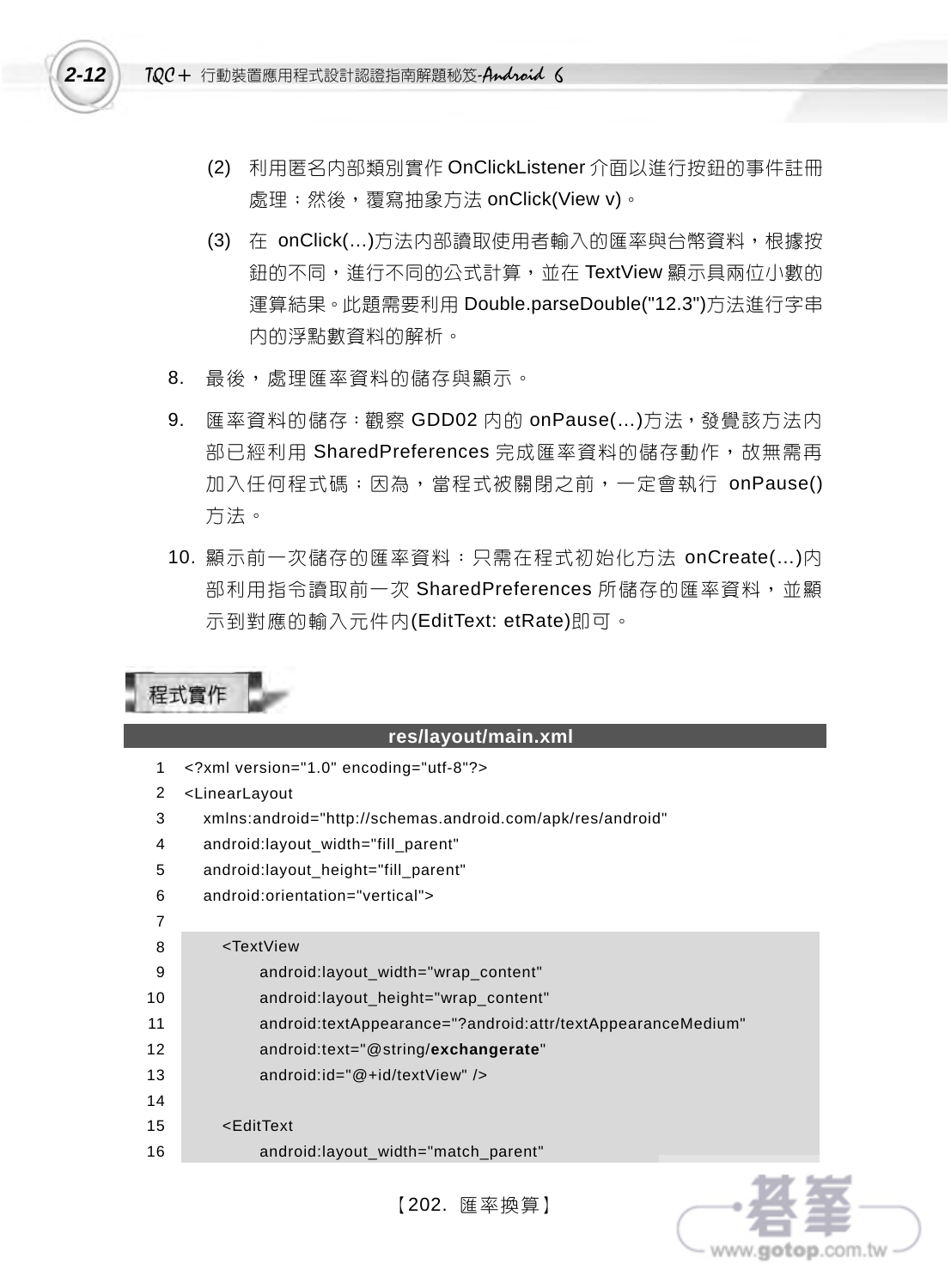

| 17 | android:layout_height="wrap_content"                        |
|----|-------------------------------------------------------------|
| 18 | android:inputType="numberDecimal"                           |
| 19 | android:ems="10"                                            |
| 20 | android: $id = "@+id/etRate"$ />                            |
| 21 |                                                             |
| 22 | <textview< td=""></textview<>                               |
| 23 | android:layout_width="wrap_content"                         |
| 24 | android:layout_height="wrap_content"                        |
| 25 | android:textAppearance="?android:attr/textAppearanceMedium" |
| 26 | android:text="@string/ntd"                                  |
| 27 | android:id="@+id/textView2" />                              |
| 28 |                                                             |
| 29 | <edittext< td=""></edittext<>                               |
| 30 | android:layout_width="match_parent"                         |
| 31 | android:layout_height="wrap_content"                        |
| 32 | android:inputType="numberDecimal"                           |
| 33 | android:ems="10"                                            |
| 34 | android:id="@+id/etNTD" />                                  |
| 35 |                                                             |
| 36 | <button< td=""></button<>                                   |
| 37 | android:layout_width="match_parent"                         |
| 38 | android:layout_height="wrap_content"                        |
| 39 | android:text="@string/calc_btn"                             |
| 40 | android:id="@+id/btnCompute" />                             |
| 41 |                                                             |
| 42 | <textview< td=""></textview<>                               |
| 43 | android:layout_width="wrap_content"                         |
| 44 | android:layout_height="wrap_content"                        |
| 45 | android:textAppearance="?android:attr/textAppearanceMedium" |
| 46 | android:text="@string/usd_result"                           |
| 47 | android:id="@+id/tvResult" />                               |
| 48 |                                                             |

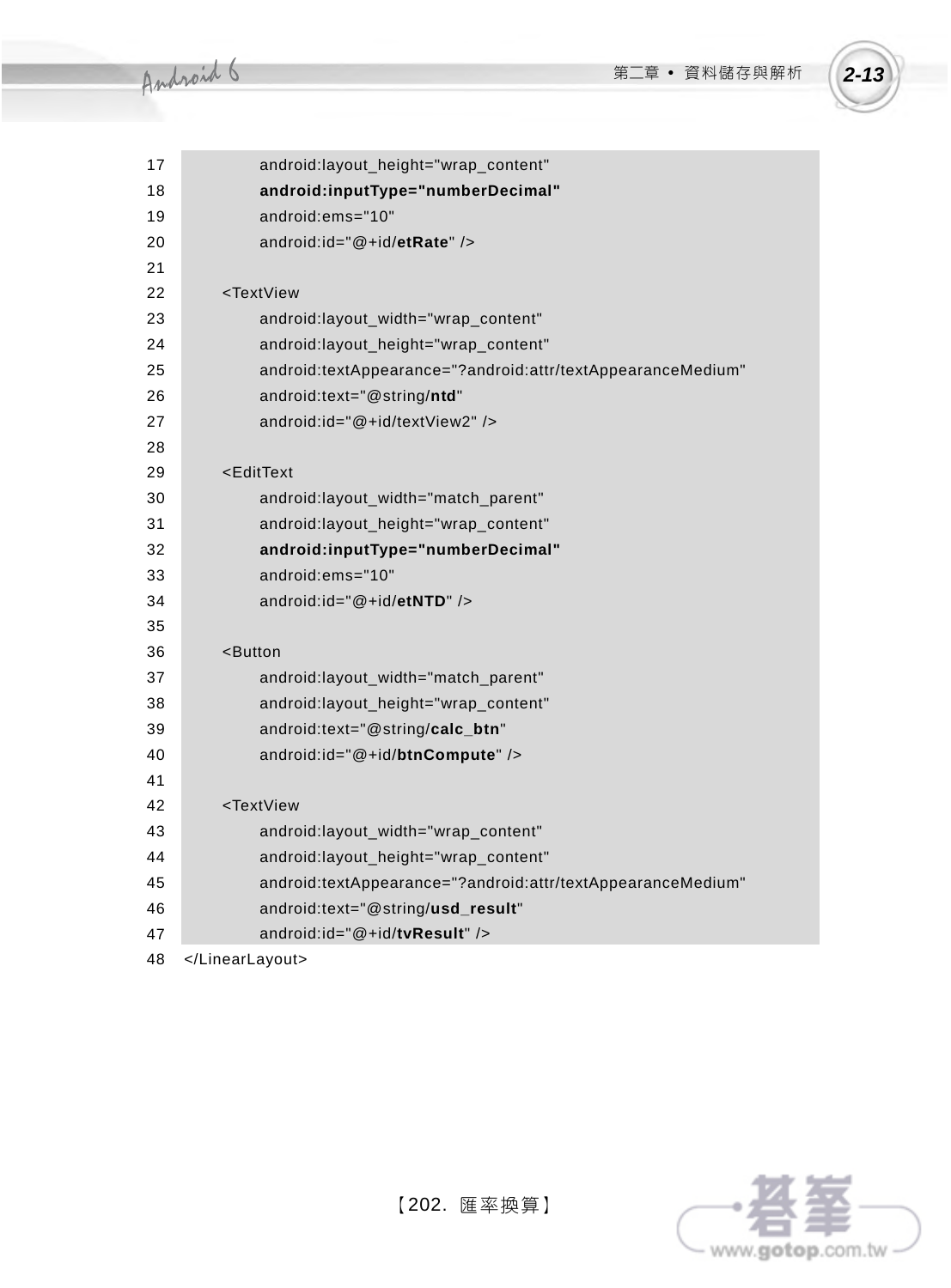

## 基礎服務應用

- 301. MP3 播放器
- 302. 畫布程式
- 303. 手機網路流量統計
- 304. 程式背景音樂
- 305. 接收 SMS
- 306. 經緯度查/反查地址
- 307. 判斷發送簡訊狀態
- 308. 接收簡訊
- 309. Android Wear 手錶錶面設計
- 310. 台北市運動中心網路連線 API 解析 $\int_{\mathbb{R}^2} \int_{\mathbb{R}^2} \int_{\mathbb{R}^2} \int_{\mathbb{R}^2} \int_{\mathbb{R}^2} \int_{\mathbb{R}^2} \int_{\mathbb{R}^2} \int_{\mathbb{R}^2} \int_{\mathbb{R}^2} \int_{\mathbb{R}^2} \int_{\mathbb{R}^2} \int_{\mathbb{R}^2} \int_{\mathbb{R}^2} \int_{\mathbb{R}^2} \int_{\mathbb{R}^2} \int_{\mathbb{R}^2} \int_{\$

www.gotop.com.w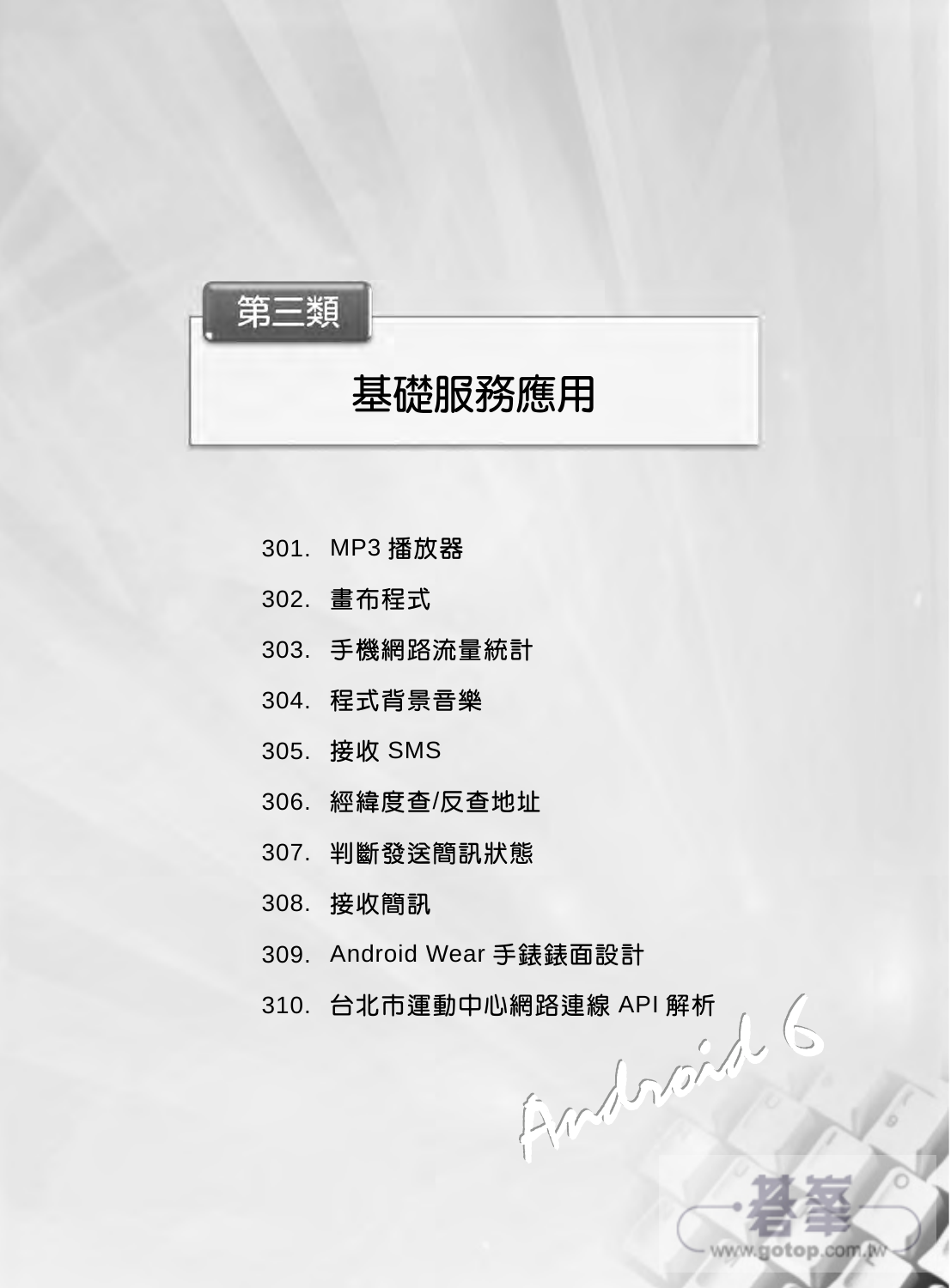www.gotop.com.tv

## 309. Android Wear 手錶錶面設計

題解說明

A.解題要項

- 了解穿戴式 App 與傳統 App 的差異,並了解其基本操作方式
- 了解 Android Wear App 的基本設計與開發步驟
- 了解 buiid.gradle 模組檔案的架構,並能加入必要的程式庫參考
- 了解 WatchViewStub 針對不同錶面外觀(畫面)的參數設定方式
- 能修改 AndroidManifest.xml 以設定新的 Activity 與 Watch Face 服務 模組
- 能利用 NotificationManager/Notification 顯示通知訊息
- 能利用 NotificationCompat.Action 與 PendingIntent 產生 Action 物 件,並搭配 Notification 物件生成 Action Button 選項按訊

B.重點描述

- 1. 設計 Android Wear App 時,開發環境必須先下載 Android Wear System Image,並且需要在專案内引用相關程式庫;以下三個是最基 本的程式庫,前面兩個一定要加入、最後一個則視狀況加入:
	- (1) Wearable Support Library:內含穿戴式設備的基本 UI 元件。
	- (2) Google Play Services for Wearable:提供手機/手錶交換資料的基本 框架與元件。
	- (3) v4 或 v13 support library:同步通知訊息到手錶(Notification for Wearable App);若只是利用 App 直接在手錶上顯示通知訊息,可選 用 level 20 以上, 就不需要引用 v4 或 v13 支援程式庫。

此題專案開啓後是**無法立刻顯示正常的設計畫面(main.xml)**,是因為 尚未引用必要的程式庫,請開啓 build.gradle(Module:wear),在 dependencies{….} 內部加入以下參考程式庫:

compile 'com.google.android.support:wearable:1.4.0'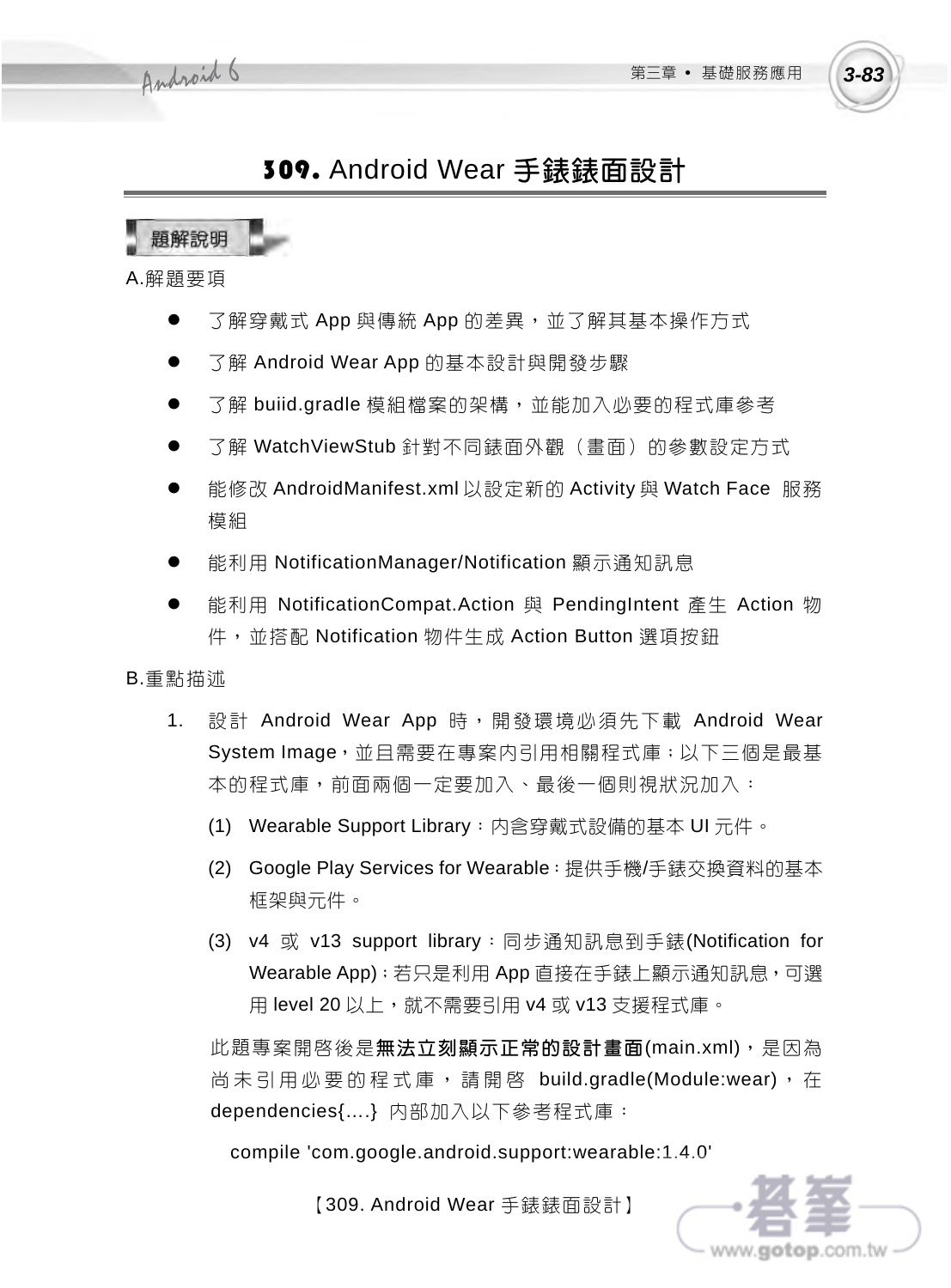compile 'com.google.android.gms:play-services-wearable:9.2.1'

完成後,務必進行專案同步,以確保專案内容的即時與正確性。

2. 除了手動之外,也可以利用 Studio 來協助完成相關程式庫的引用:請 在左邊專案區內,以滑鼠右鍵點擊模組 wear,選擇「Open Module Settings」,接著會看到類似下面的視窗:

| ÷<br>$\overline{\phantom{a}}$                                                                                                    | Dependencies<br>Properties Signing Flavors Build Types |                  |                               |
|----------------------------------------------------------------------------------------------------------------------------------|--------------------------------------------------------|------------------|-------------------------------|
| SDKLocation<br>Project<br>Developer Services<br>Ads<br>Analytics<br>Authentication<br>Cloud<br>Notifications<br>Modules-<br>west | (include=[*.jar], dir=libs)                            | Scape<br>Compile | ÷<br>$\overline{a}$<br>ý<br>ä |
|                                                                                                                                  |                                                        | oc               | Cancel                        |

此時,請點選上方的【Dependencies】頁籤,先點擊右上角的「+」 按鈕,接著選擇「Library dependency」,然後在畫面上方的輸入框内 輸入 **wearable** 來篩選穿戴式相關的程式庫;接著選擇上述的兩個程 式庫即可(一次只能選擇一個,須重複操作兩次),操作書面類似下圖:

| Choose Library Dependency                                                                                   |       |
|-------------------------------------------------------------------------------------------------------------|-------|
| wearable                                                                                                    |       |
| Enter terms for Maven Central search, or fully-qualified coordinates (e.g. com.google.code.gson:gson:2.2.4) |       |
| com google android.support.wearable 1.4.0                                                                   |       |
| com.google.android.gms:play-services-wearable:9.2.1                                                         |       |
| com.github.fleker.settingsmanager-wearable:1.3.5                                                            |       |
| com.ustwo.android:clockwise-wearable:1.02                                                                   |       |
|                                                                                                             |       |
|                                                                                                             |       |
|                                                                                                             |       |
|                                                                                                             |       |
|                                                                                                             |       |
|                                                                                                             | Cance |
|                                                                                                             |       |

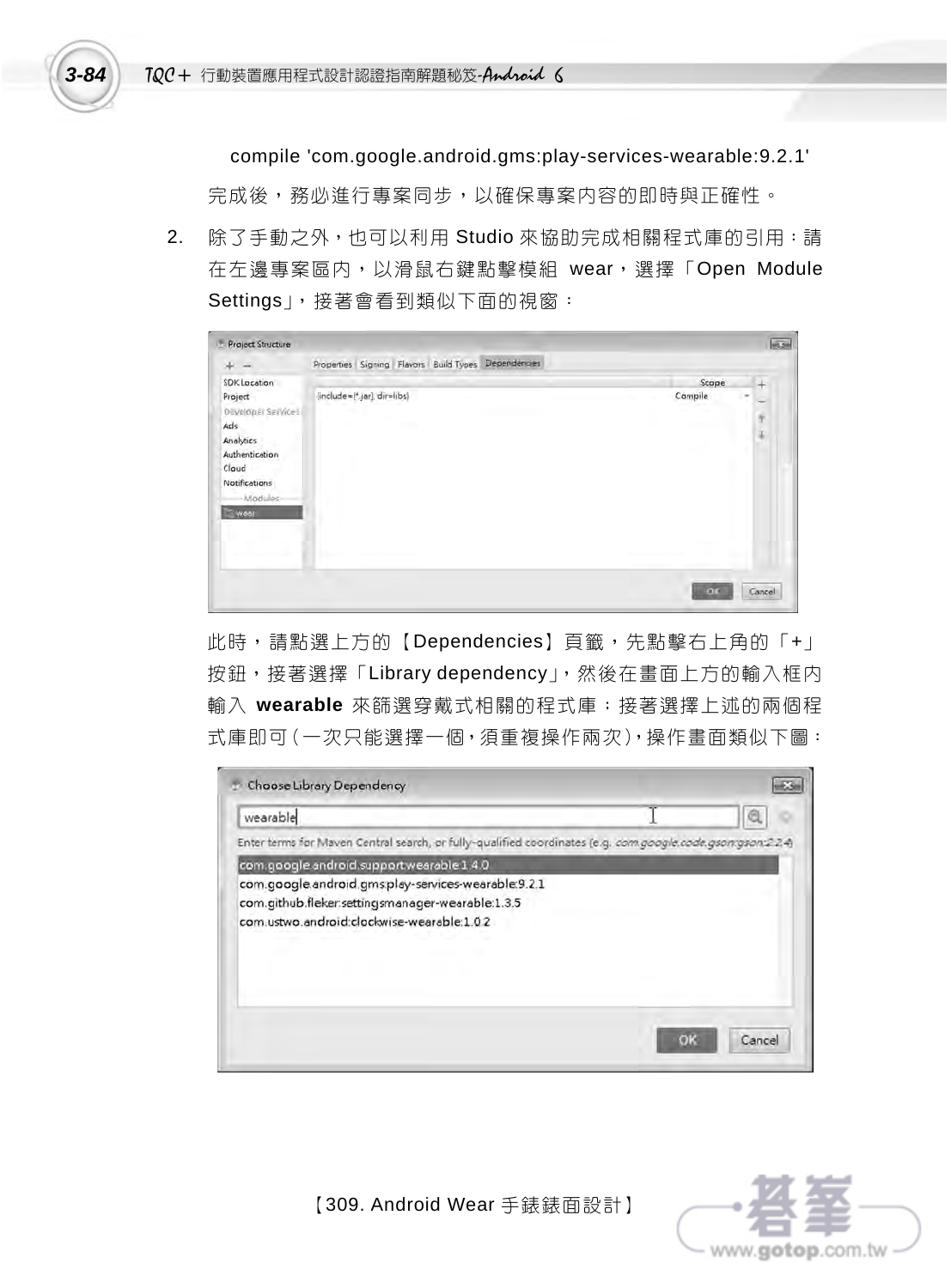以下是操作完成後的畫面,可以看到兩個必要的程式庫已經出現:



點擊「OK」按鈕後, Studio 開發環境會自動進行組態更新,可能需要 等待一段時間。必要時,也可以利用【Ctrl+Alt+Y】進行手動專案組 熊更新。完成後,也可以手動去開啓 wear 模組組熊檔(build.gradle), 觀察其中的變化。

3. 接著請開啓 main.xml,先點選畫面中標示①的位置,選擇「Wear Square」切換到手錶錶面設計的顯示模式(方形);若要同時看到方 形與圓形錶面,請再點選➁的位置,選擇「Preview All Screen Sizes」:



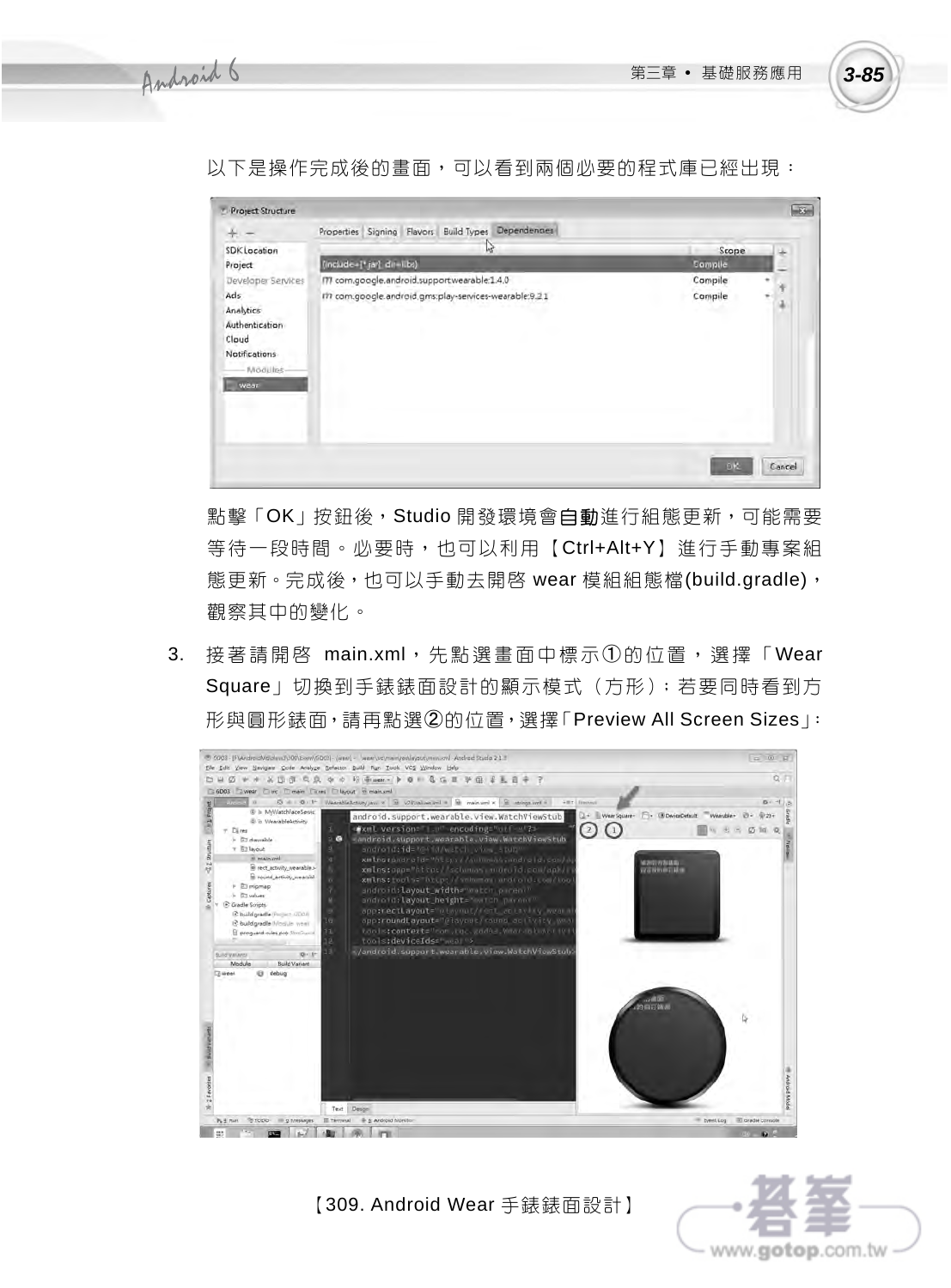4. 嘗試按下「執行」按鈕,選擇手錶模擬器之後(若沒有手錶模擬器, 請先建立一個方形或圓形錶面的手錶模擬器),下方【Messages】頁 籤内可能會出現類似以下的錯誤訊息:

|                                      |                       | Messages Gradle Build                                                                                                                                                                                                                                                                                                                                                                                                                                                                                                                                                                                                                                                                                                    |       |
|--------------------------------------|-----------------------|--------------------------------------------------------------------------------------------------------------------------------------------------------------------------------------------------------------------------------------------------------------------------------------------------------------------------------------------------------------------------------------------------------------------------------------------------------------------------------------------------------------------------------------------------------------------------------------------------------------------------------------------------------------------------------------------------------------------------|-------|
| <b>Bulld Variants</b><br>2 Favorites | 归<br>×<br>玉<br>匣<br>ū | :wear.mergeDebugResources UP-TO-DATE<br>:wear:processDebugManifest UP-TO-DATE<br>wear:processDebugResources<br>F:\AndroidM6_解题\Android 2016<br>權雾\第三調\309\Exam\GD03\wear\build\intermediates\exploded-aar\com.google.android.support\wearable\1.4.0\<br>ы<br>restvalues-v23\values.xml<br>т.<br>No resource found that matches the given name attr'android:breakStrategy'<br>No resource found that matches the given name: attr 'android:hyphenationFrequency'.<br>No resource found that matches the given name; attr 'android:breakStrategy'<br>No resource found that matches the given name: attr 'android:hyphenationFrequency'.<br>Engine Africa (Albert Engine And Support Announcement Professor Discovered and | Model |
|                                      |                       | Gradle Console<br>6: Android Monitor<br>Terminal<br>TODO<br><b>B<sub>s</sub></b> 4: Run<br>0: Metsages<br>Event Log                                                                                                                                                                                                                                                                                                                                                                                                                                                                                                                                                                                                      |       |

主要是因為引用程式的編譯環境是使用了 Android 6.0 版本(Level 23), 但是本專案的編譯版本是 5.1(Level 22), 缺少部分參數而導致錯 誤。類似前面第 2 步驟的操作,開啓模組設定書面,修改編譯版本為 具備 Google APIs Android 6.0 (Level 23)以上,該錯誤即會消失。

| Project Structure                                                                                                                 |                                                                                                                                                                                                                                                                                                           | $-25$  |
|-----------------------------------------------------------------------------------------------------------------------------------|-----------------------------------------------------------------------------------------------------------------------------------------------------------------------------------------------------------------------------------------------------------------------------------------------------------|--------|
| ₩                                                                                                                                 | Properties Signing Flavors Build Types Dependencies                                                                                                                                                                                                                                                       |        |
| SDK Location<br>Project<br>Developer Services<br>Ads<br>Analytics<br>Authentication<br>Cloud<br><b>Notifications</b><br>-Modules- | Android 23 (API 23)<br>Compile Sdk Version<br>API 19: Android 4.4 (KitKat)<br><b>Build Tools Version</b><br>API 22: Android 5.1 (Lollipe<br>Google APIs, Android 23 6<br>Library Repository<br>API 23: Android 6.0 (Marsh<br>Ignore Assets Pattern<br><b>Incremental Dex</b><br>Source Compatibility<br>o |        |
| wear                                                                                                                              | Target Compatibility<br>OK                                                                                                                                                                                                                                                                                | Cancel |

接著可以再次執行程式,發現還有程式碼中還有錯誤(原有 MyWatchFaceService.java 283~284 行指令),那是因為程式(提示用) 的不完整所導致的。此時,可以先將這兩行程式碼加上註解(不可刪 除、稍後會使用到);然後再次執行,若可以在手錶模擬上出現畫面, 代表整個開發環境、參數均已完成設定。

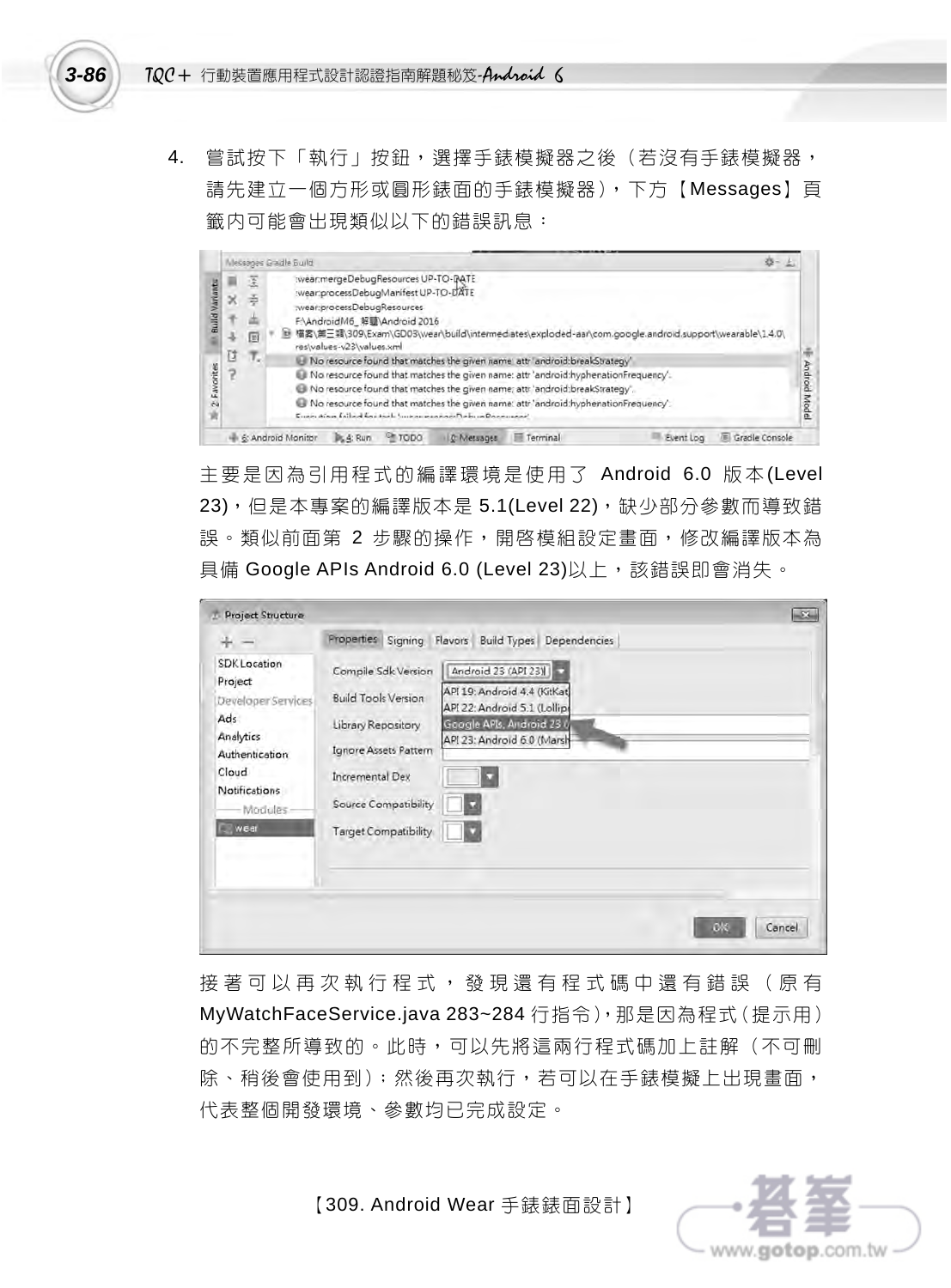www.gotop.com.tw

- **Tim** Note 若程式碼發現還有**參考類別R**相關的錯誤存在(R.xxx.xxx), 請 依序進行以下動作:  $[Build] \rightarrow [Clear Project]$  $[File] \rightarrow [Synchronize]$ 待專案資訊同步之後,R檔案會被重新建立,相關錯誤應該就 會消失。
- 5. 觀察此 Wearable App 專案,共有以下重要類別(檔案):
	- (1) Constants:定義共用的常數資源(WATCH\_ONLY\_ID)。
	- (2) WearableActivity: 手錶 App 的主要 Activity, 以 main.xml 作為畫面 內容,內含 WatchViewStub 元件;WatchViewStub 的相關重要屬性 已經設定好(app: rectLayout, app:roundLayout),執行時會根據錶 面樣式(圓形或方形)自動進行佈局檔案(書面)的切換動作 (rect\_activity\_wearable.xml, round\_activity\_wearable.xml) 。解題 時,此 Java 檔案與相關的三個佈局檔案均不需修改。
	- (3) MainActivity : 根據題目要求,當點擊錶面的 Action Button 後,必須 啓動此一 Activity;觀察既有程式碼,該 Activity 啓動後會立刻利用 startActivity(...)無條件切換到 WearableActivity。解題時,無須修改 任何指令。但是,必須在清單檔案內宣告 MainActivity。
	- (4) MyWatchFaceService:為手錶錶面(Watch Face)的關鍵服務程式, 一般會繼承 CanvasWatchFaceService、覆寫 onCreateEngine()方 法,並回傳客製化的 CanvasWatchFaceService.Engine 物件;客製 化的 CanvasWatchFaceService.Engine 必須負責處理錶面的內容顯 示 (覆寫 onDraw 方法) 與互動處理 (覆寫 onTapCommand 方法); 真正開發 Watch Face 時,也需要知道其他的重要方法,但是此時只 需專注在這兩個方法即可。最後,也必須在清單檔案内將其宣告為 服務模組<service>,加入三個必要的<meta-data>設定,並目利用 <intent-filter>與<action><category>設定 Watch Face 的必要參數。 ※詳參 Android 官網資訊:https://developer.android.com/training/

wearables/watch-faces/service.html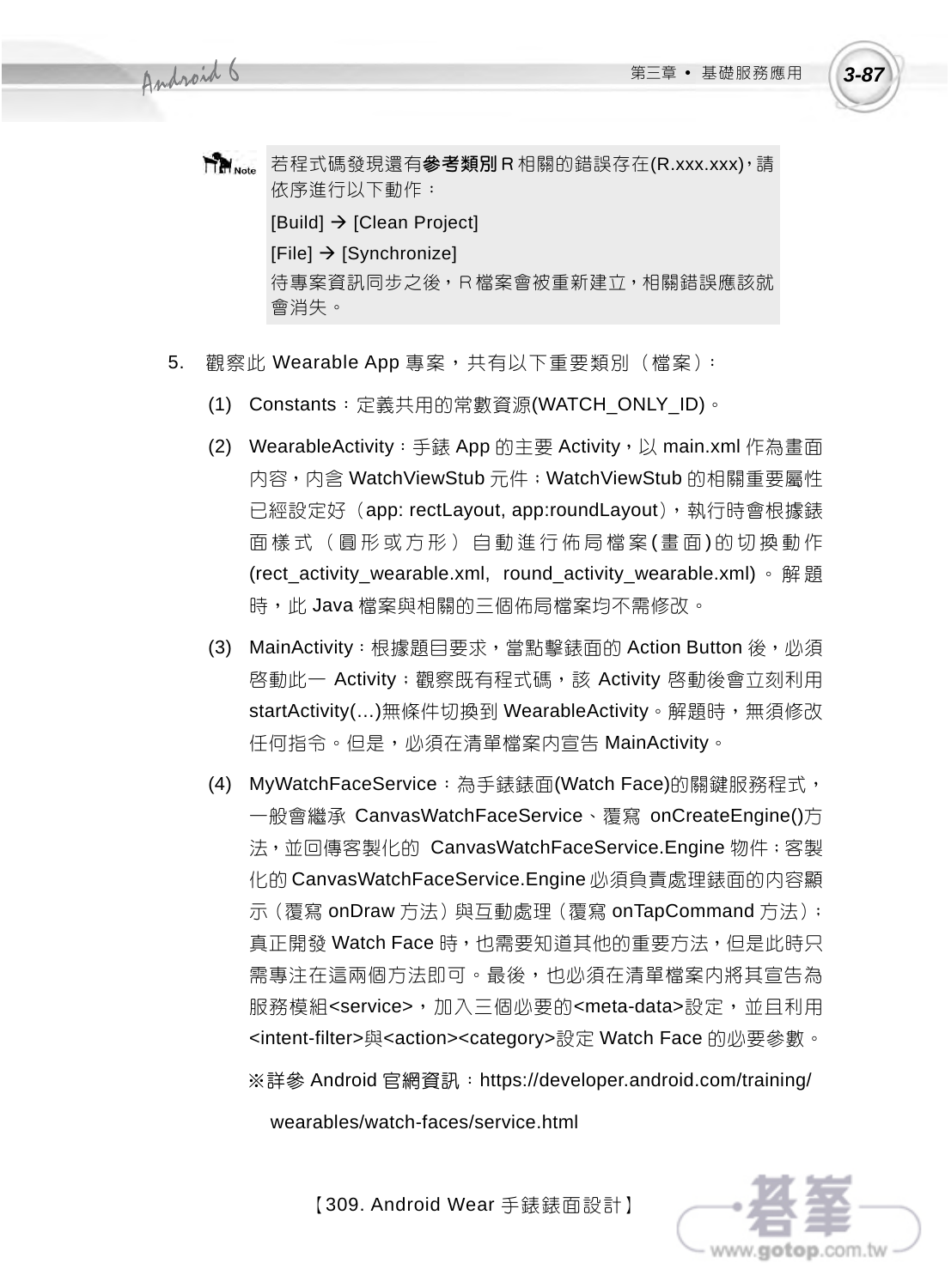

**TIP** Note <meta-data>其中一個(wall\_paper)的設定必須利用 xml 檔案 的方式來儲存相關設定資料,該 xml 檔案内容為:

<?xml version="1.0" encoding="UTF-8"?>

#### <**wallpaper**

xmlns:android="http://schemas.android.com/apk/res/android" />

- 6. 開啓 AndroidManifest.xml,依序完成以下宣告:
	- (1) 加入 WAKE\_LOCK 使用權限宣告:

<uses-permission android:name="android.permission.**WAKE\_LOCK**" />

(2)  $\text{11}\wedge \text{activity}$  宣告:

<activity

android:name=".MainActivity"

android:label="@string/app\_name">

</activity>

- (3) 加入 Watch Face 服務宣告:詳細指令請參考【程式實作】內容。
- (4) 在 res 內建立新資料夾「xml」,並在 xml 內部新增一個檔案 「watch\_face.xml」,並輸入以下內容:

<?xml version="1.0" encoding="UTF-8"?>

### <**wallpaper**

xmlns:android="http://schemas.android.com/apk/res/android" />

- 7. 接著,開啓 MyWatchFaceService.java 程式,依序完成以下步驟:
	- (1) 找到 onDraw(…)方法,在// 取得日期時間附近的// TO DO 之下加入 一行指令,以取得最新系統時間,以便顯示最新日期時間。

 $calar =$ Calendar.getInstance();

(2) 找到 onTapCommand(…)方法,在 switch(tapType)內部(default: 上方)加入以下指令處理點擊事件:根據題意,需要送出通知訊息; 觀 察 程 式 内 部 既 有 模 組 , 發 覺 可 以 直 接 呼 叫 内 建 方 法

www.**aiotoip**.com.tw